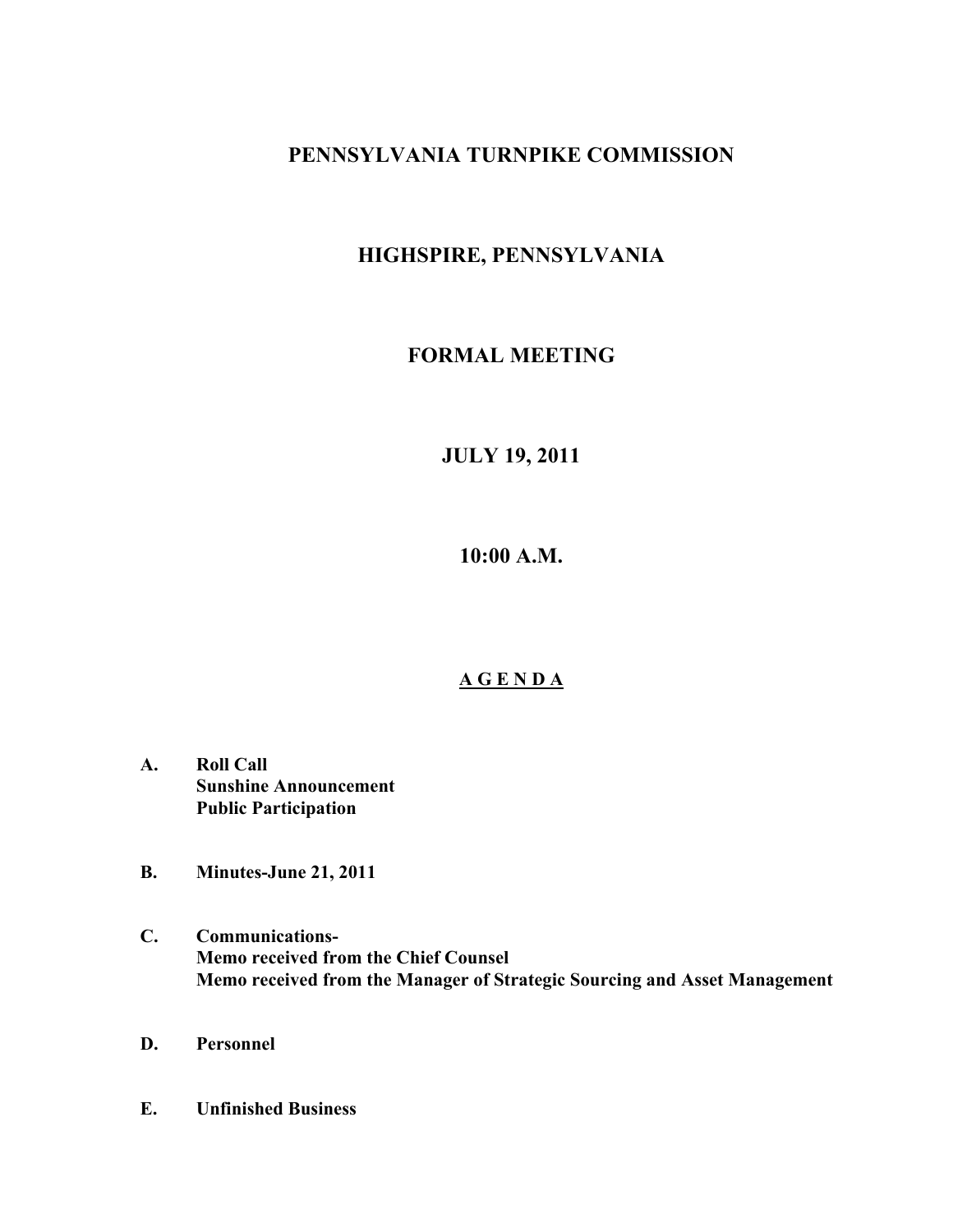- **1. Adopt the Resolution ratifying the investments, reinvestments and liquidations of securities with available cash, as described in the memo from the Assistant Chief Financial Officer dated July 6, 2011.**
- **2. Approve the negotiation and execution of the Agreements, Amendments, a Proposal, a Work Order and a Supplemental Agreement for the items listed in memos "a" through "m":**
	- **a. Accept the June 9, 2011 proposal from TRC Engineers, Inc. for construction inspection and project management for the replacement of Bridge DB-155 at MP 342.75; for a not-to-exceed amount of \$1,790,867.33;**
	- **b. Amendment to our agreement with Weavertown Environmental Group for emergency spill response, to exercise our option to renew the agreement for two (2) additional years;**
	- **c. Reimbursement Agreement with PECO for PECO to reimburse the Commission the costs for design and construction associated with the installation of steel casings for a future gas line crossing on Bridge NB-142 at MP A30.06;**
	- **d. Reimbursement Agreement with PECO for the Commission to reimburse PECO the costs for the engineering and facility relocation work necessary for the replacement of Bridge NB-142 at MP A30.06; for a not-to-exceed amount of \$93,750.00;**
	- **e. Reimbursement Agreement with Verizon for Verizon to reimburse the Commission the costs for design and construction associated with the relocation of their communication line necessary for the replacement of Bridge NB-142 at MP A30.06;**
	- **f. Reimbursement Agreement with Towamencin Township for the Township to reimburse the Commission the costs for design and construction associated with the relocation of their communication line necessary for the replacement of Bridge NB-142 at MP A30.06;**
	- **g. Reimbursement Agreement with PennDOT for PennDOT to reimburse the Commission the costs for design and construction associated with the replacement of Bridge NB-142 at MP A30.06;**
	- **h. Work Order #17 with TransCore for all services, labor, material, equipment and system support to design a replacement to the Ticket Handler (ELIT) and migrate our tickets from magnetic stripe ticket stock to a bar-coded ticket; for a not-to-exceed amount of \$11,426,437.00;**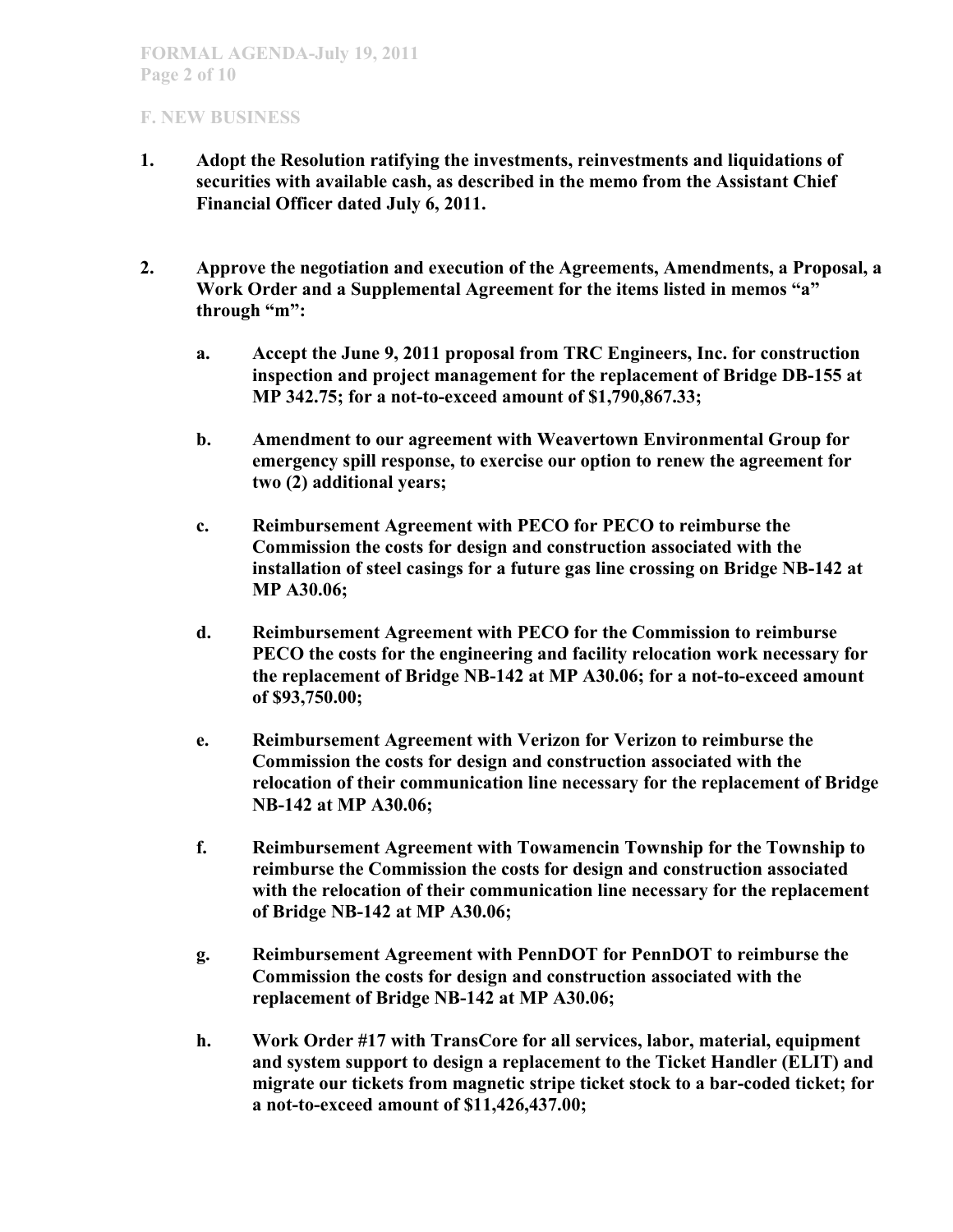- **i. Amendment to our agreement with Ferra's Automotive Services as an authorized service provider covering MP 24.90 to MP 49.30, to extend the agreement on a month-to-month basis until a provider is selected via the RFP process;**
- **j. Amendment to our agreement with Lispi Brothers as an authorized service provider covering MP A94.50 to MP A130.60, to extend the agreement on a month-to-month basis until a provider is selected via the RFP process;**
- **k. Reimbursement Agreement with PPL Electric Utilities Corporation for the Commission to reimburse PPL partial costs for the engineering and facility relocation work necessary for the replacement of Bridge EB-212 at MP 244.91; at a not-to-exceed amount of \$44,400.00;**
- **l. Third Extension Agreement to the Mark IV Irrevocable Offer with Kapsch TrafficCom (formerly Mark IV) for the purchase of electronic toll collection transponders, readers, and miscellaneous equipment;**
- **m. Reimbursement Agreement with PPL Electric Utilities Corporation for the Commission to reimburse PPL the costs for the engineering and facility relocation work necessary for the replacement of Bridge B-532 at MP 222.23; at a not-to-exceed amount of \$41,138.00.**
- **3. Approve the Right-of-Way requests for the items listed in memos "a" through "q":**
	- **a. Authorize the acquisition of Parcel 40, a partial take parcel, necessary for the total reconstruction project from MP 99.00 to MP 109.00; by issuing payment in the amount of \$500.00, payable to James E. and Brenda J. Cox, representing fair market value; authorize the appropriate Commission officials to execute the temporary construction easement; authorize the payment of additional statutory damages as calculated by the Legal Department and approved by the Chief Executive Officer; and payment of the fair market value to the property owners is contingent upon their delivery of an executed temporary construction easement as prepared by the Legal Department;**
	- **b. Authorize the acquisition of Right-of-Way #1023-H, a partial take parcel, necessary for the total reconstruction project from MP 99.00 to MP 109.00; by issuing payment in the amount of \$500.00, payable to Patrick J. Kinsella, III, representing fair market value; authorize the appropriate Commission officials to execute the temporary construction easement; authorize the payment of additional statutory damages as calculated by the Legal Department and approved by the Chief Executive Officer; and payment of the fair market value to the property owner is contingent upon his delivery of an executed temporary construction easement as prepared by the Legal Department;**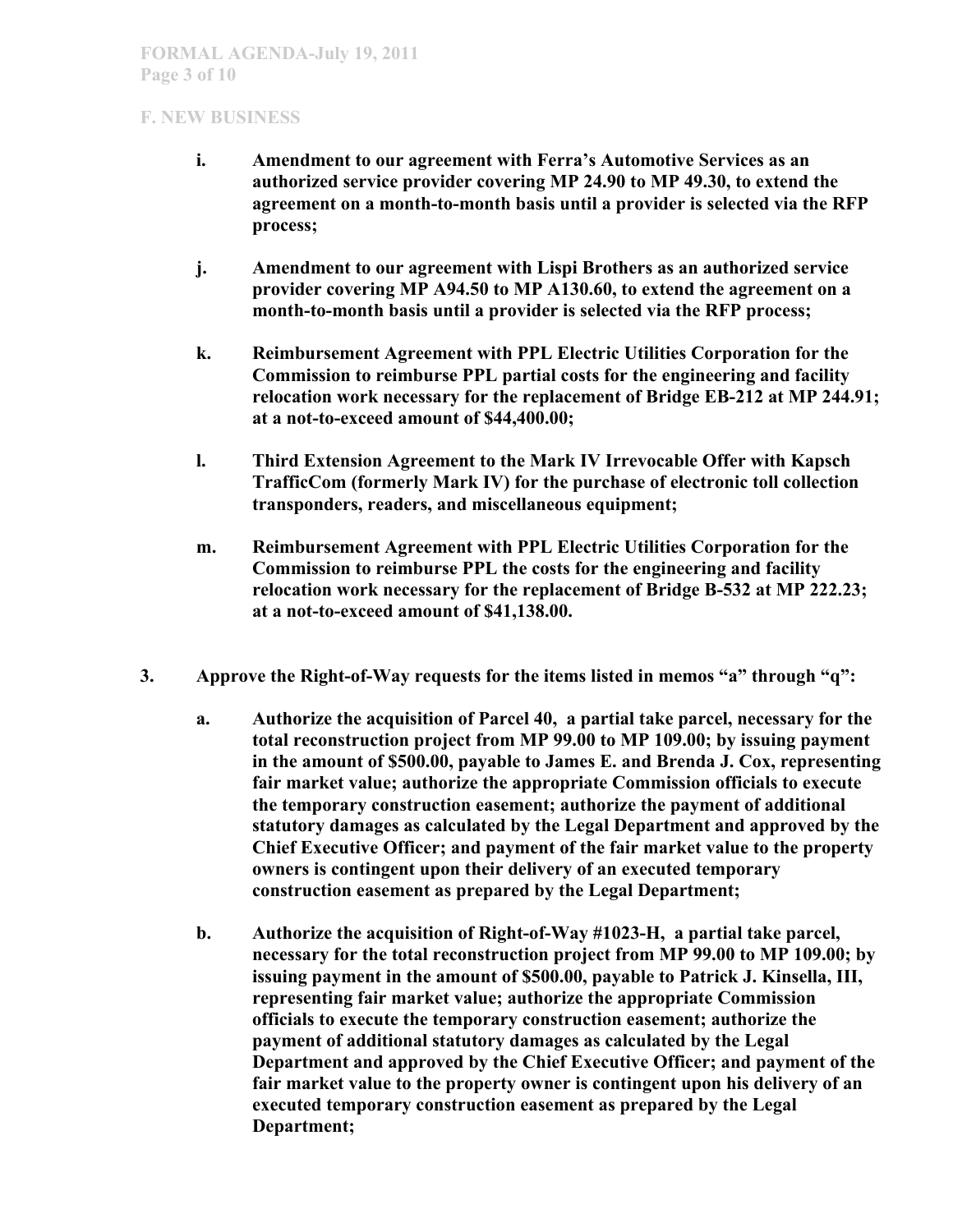- **c. Authorize the acquisition of Right-of-Way #1007-F, a partial take parcel, necessary for the total reconstruction project from MP 99.00 to MP 109.00; by issuing payment in the amount of \$71,033.03, payable to Puzak Law Offices, representing fair market value and prorated taxes; authorize the appropriate Commission officials to execute the agreement of sale; authorize the payment of additional statutory damages as calculated by the Legal Department and approved by the Chief Executive Officer; and payment of the fair market value to the property owners is contingent upon their delivery of a deed as prepared by the Legal Department;**
- **d. Authorize the acquisition of Right-of-Way #14217-E, a partial take parcel, necessary for the total reconstruction project from MP 40.00 to MP 48.00; by issuing payment in the amount of \$3,902.00, payable to John and Florence J. Bartolini, representing fair market value and prorated taxes; authorize the appropriate Commission officials to execute the agreement of sale; authorize the payment of additional statutory damages as calculated by the Legal Department and approved by the Chief Executive Officer; and payment of the fair market value to the property owners is contingent upon their delivery of a deed as prepared by the Legal Department;**
- **e. Authorize the acquisition of Right-of-Way #14217-J, a partial take parcel, necessary for the total reconstruction project from MP 40.00 to MP 48.00; by issuing payment in the amount of \$500.00, payable to Charles A. Bigler, representing fair market value; authorize the appropriate Commission officials to execute the agreement of sale; authorize the payment of additional statutory damages as calculated by the Legal Department and approved by the Chief Executive Officer; and payment of the fair market value to the property owner is contingent upon his delivery of a deed as prepared by the Legal Department;**
- **f. Authorize the acquisition of Right-of-Way #3189-B, a partial take parcel, necessary for the total reconstruction project from MP 220.00 to MP 227.00; by issuing payment in the amount of \$12,500.00, payable to Saint Patrick Roman Catholic Church and School, representing fair market value; authorize the appropriate Commission officials to execute the agreement of sale; authorize the payment of additional statutory damages as calculated by the Legal Department and approved by the Chief Executive Officer; and payment of the fair market value to the property owner is contingent upon the delivery of a deed as prepared by the Legal Department;**
- **g. Authorize the acquisition of Right-of-Way #16453, a partial take parcel, necessary for construction of the Mon/Fayette Expressway; by issuing payment in the amount of \$500.00, payable to Menallen Township Sewer Authority, representing fair market value; authorize the appropriate Commission officials to execute the agreement of sale; authorize the payment of additional statutory damages as calculated by the Legal Department and approved by the Chief Executive Officer; and payment of the fair market value to the property**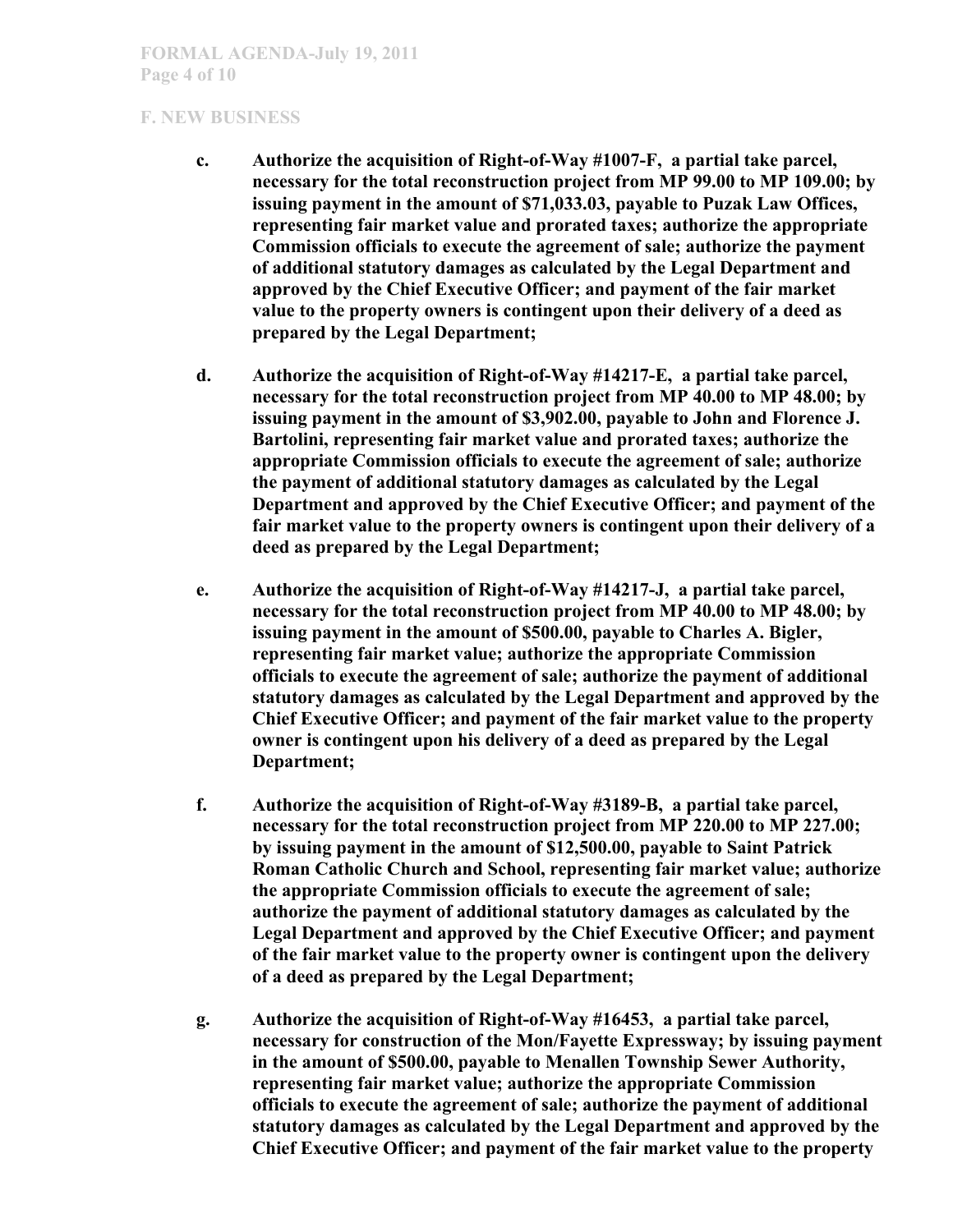**owner is contingent upon the execution and delivery of a deed as prepared by the Legal Department;**

- **h. Authorize the acquisition of Right-of-Way #1007-E, a partial take parcel, necessary for the total reconstruction project from MP 99.00 to MP 109.00; by issuing payment in the amount of \$505.25, payable to the Estate of David A. Reese, deceased, Dwain R. Reese, Phyllis K. Rager, and Ralph F. Reiking, representing fair market value and prorated taxes; authorize the appropriate Commission officials to execute the agreement of sale; authorize the payment of additional statutory damages as calculated by the Legal Department and approved by the Chief Executive Officer; and payment of the fair market value to the property owners is contingent upon their delivery of a deed as prepared by the Legal Department;**
- **i. Authorize the acquisition of Right-of-Way #6489-RB, a partial take parcel, necessary for the total reconstruction project from MP A20.00 to MP A30.00; by issuing payment in the amount of \$12,923.30, payable to Towamencin Mennonite Church, representing fair market value, prorated taxes, temporary construction easement and cost to cure; authorize the appropriate Commission officials to execute the agreement of sale; authorize the payment of additional statutory damages as calculated by the Legal Department and approved by the Chief Executive Officer; and payment of the fair market value to the property owner is contingent upon the delivery of a deed as prepared by the Legal Department;**
- **j. Adopt the Proposed Property Acquisition Resolution for Right-of-Way #1007- G, a partial take parcel, necessary for the total reconstruction project from MP 99.00 to MP 109.00; authorize payment of Estimated Just Compensation in the amount of \$5,200.00, payable to McDonald, Snyder & Lightcap, P.C., Escrow Agent; and authorize payment of statutory damages and costs as calculated by the Legal Department and approved by the Chief Executive Officer;**
- **k. Authorize the acquisition of Right-of-Way #3384-D, a partial take parcel, necessary for the total reconstruction project from MP 242.00 to MP 245.00; by issuing payment in the amount of \$122,065.00, payable to Coon & Company, Escrow Agent, representing fair market value, prorated taxes and recording fees; authorize the appropriate Commission officials to execute the agreement of sale; authorize the payment of additional statutory damages as calculated by the Legal Department and approved by the Chief Executive Officer; and payment of the fair market value to the property owners is contingent upon their delivery of a deed as prepared by the Legal Department;**
- **l. Adopt the Proposed Property Acquisition Resolution for Right-of-Way #3170- D, a partial take parcel, necessary for the total reconstruction project from MP 199.00 to MP 227.00; authorize payment of Estimated Just Compensation in the amount of \$16,700.00, payable to Hollinshead, Mendelson, Bresnahan &**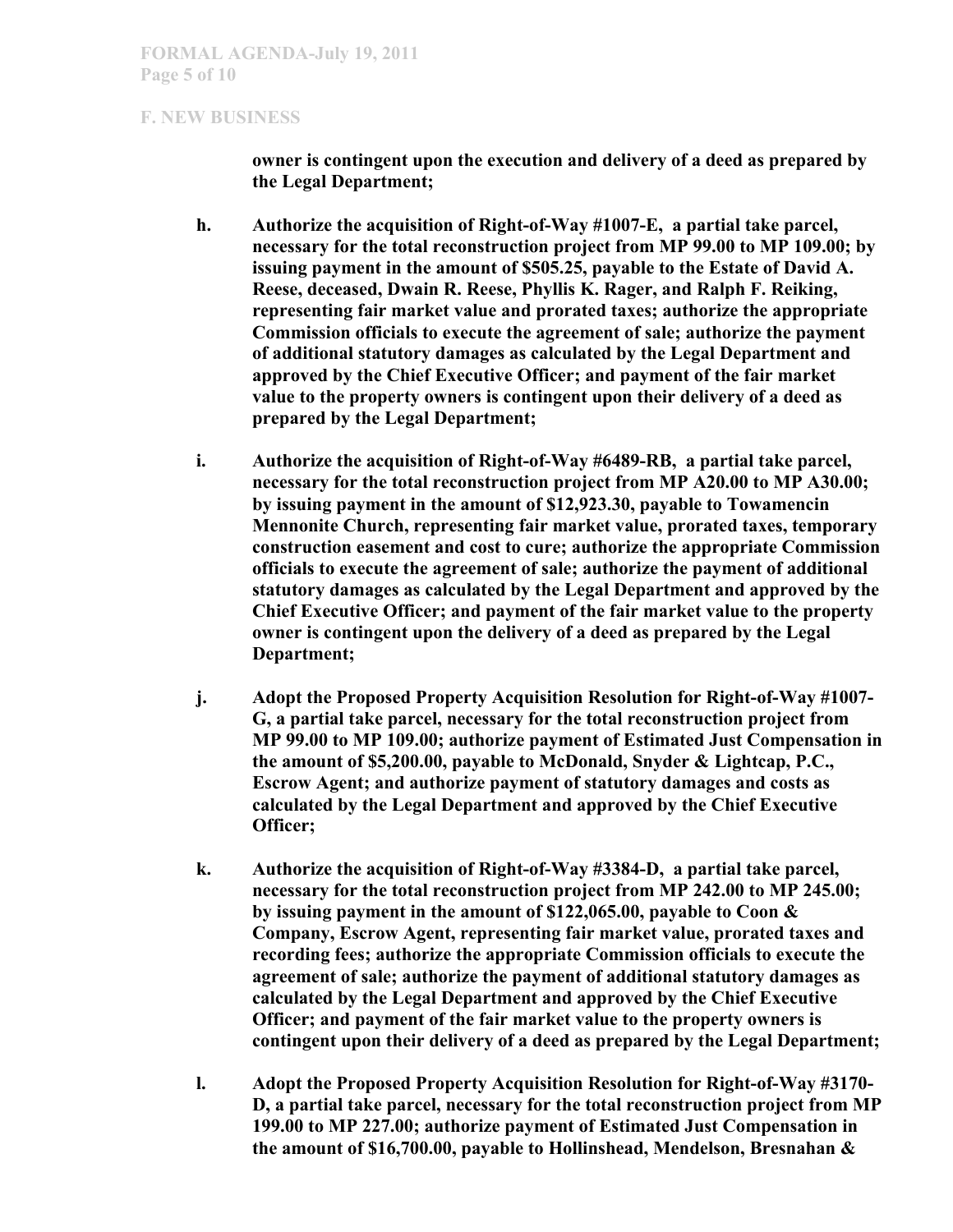**Nixon, P.C., Escrow Agent; and authorize payment of statutory damages and costs as calculated by the Legal Department and approved by the Chief Executive Officer;**

- **m. Adopt the Proposed Property Acquisition Resolution for Right-of-Way #3189- C, a partial take parcel, necessary for the total reconstruction project from MP 199.00 to MP 227.00; authorize payment of Estimated Just Compensation in the amount of \$13,900.00, payable to Stevens & Lee, P.C., Escrow Agent; and authorize payment of statutory damages and costs as calculated by the Legal Department and approved by the Chief Executive Officer;**
- **n. Adopt the Proposed Property Acquisition Resolution for Right-of-Way #1031- R03, a partial take parcel, necessary for the Somerset Interchange Five Legged Intersection project; authorize payment of Estimated Just Compensation in the amount of \$62,800.00, payable to Hollinshead, Mendelson, Bresnahan & Nixon, P.C., Escrow Agent; and authorize payment of statutory damages and costs as calculated by the Legal Department and approved by the Chief Executive Officer;**
- **o. Adopt the Proposed Property Acquisition Resolution for Right-of-Way #1023- J, a partial take parcel, necessary for the total reconstruction project from MP 99.00 to MP 109.00; authorize payment of Estimated Just Compensation in the amount of \$20,500.00, payable to McDonald, Snyder & Lightcap, P.C., Escrow Agent; and authorize payment of statutory damages and costs as calculated by the Legal Department and approved by the Chief Executive Officer;**
- **p. Adopt the Proposed Property Acquisition Resolution for Right-of-Way #1006- B, a partial take parcel, necessary for the total reconstruction project from MP 99.00 to MP 109.00; authorize payment of Estimated Just Compensation in the amount of \$7,600.00, payable to McDonald, Snyder & Lightcap, P.C., Escrow Agent; and authorize payment of statutory damages and costs as calculated by the Legal Department and approved by the Chief Executive Officer;**
- **q. Adopt the Proposed Property Acquisition Resolution for Right-of-Way #1023- J, a partial take parcel, necessary for the total reconstruction project from MP 99.00 to MP 109.00; authorize payment of Estimated Just Compensation in the amount of \$75,000.00, payable to McDonald, Snyder & Lightcap, P.C., Escrow Agent; and authorize payment of statutory damages and costs as calculated by the Legal Department and approved by the Chief Executive Officer.**
- **4. Approve advertising for the items listed in memos "a" through "c":**
	- **a. Qualified firms for supplemental auditing services of capital projects and other specialized operations in Engineering and Technology;**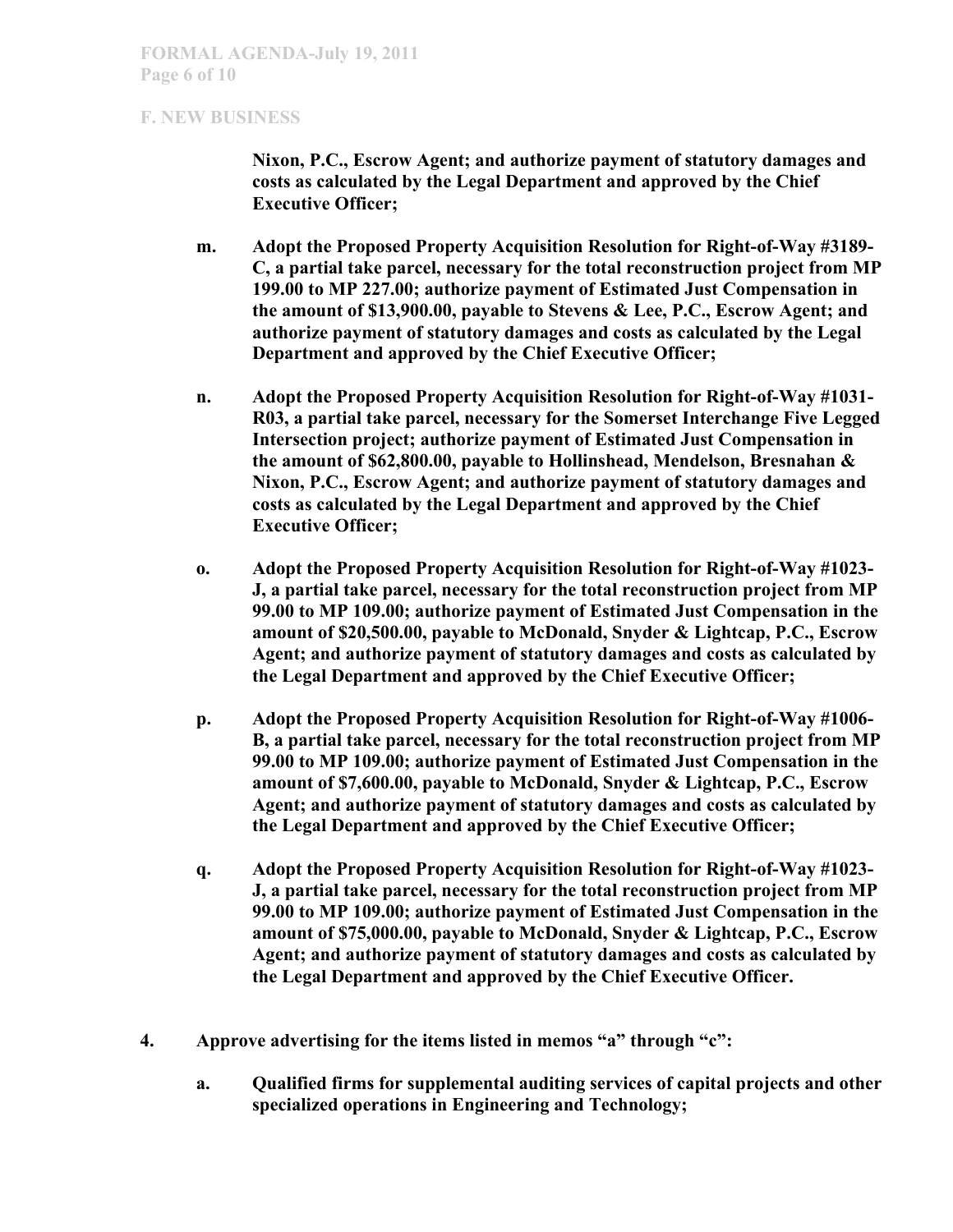- **b. Engineering firm to perform storage tank related services system wide on an open-end basis;**
- **c. Operations and maintenance support of the Toll Collection system hardware on the Findlay Connector.**
- **5. Approve the Award of Bids, a Change Order and the Issuance of Purchase Orders for the items listed in memos "a" through "l":**
	- **a. Six (6) crack sealant kettles with air compressors, utilizing the Commonwealth's contract with Crafco, Inc.; at a total award of \$305,924.70;**
	- **b. Sixteen (16) towed air compressors, utilizing the Commonwealth's contract with Cleveland Brothers; at a total award of \$292,240.00;**
	- **c. Microwave backbone upgrade (Phase Three), utilizing the Commonwealth's contract with Alcatel Lucent USA, Inc.; at a total award of \$1,999,856.00;**
	- **d. Four (4) single axle dump trucks, utilizing the Commonwealth's contract with Mack Trucks, Inc.; at a total award of \$626,575.92;**
	- **e. Two (2) mini excavators, utilizing the Commonwealth's contract with Bobcat Company; at a total award of \$123,497.54;**
	- **f. Truck mounted catch basin cleaner, utilizing the Commonwealth's contract with Gap Vax, Inc.; at a total award of \$226,137.00;**
	- **g. Chassis for catch basin cleaner, utilizing the Commonwealth's contract with Mack Trucks, Inc.; at a total award of \$102,275.10;**
	- **h. Thirty-four (34) snow plows, utilizing the Commonwealth's contract with Valk Manufacturing Company; at a total award of \$186,508.00;**
	- **i. Liquid calcium chloride, to the lowest responsive and responsible bidders: Calcium Chloride Sales \$ 98,000.00 Recon Construction Services Inc. \$ 30,000.00 JMG Enterprises Inc. \$ 58,000.00 TOTAL AWARD \$186,000.00 25% contingency \$ 46,500.00 TOTAL APPROVAL \$232,500.00**
	- **j. Motor oil and lubricants (September 1, 2011-August 31, 2013), to the lowest responsive and responsible bidder, PPC Lubricants, Inc.; at a total award of \$291,000.00;**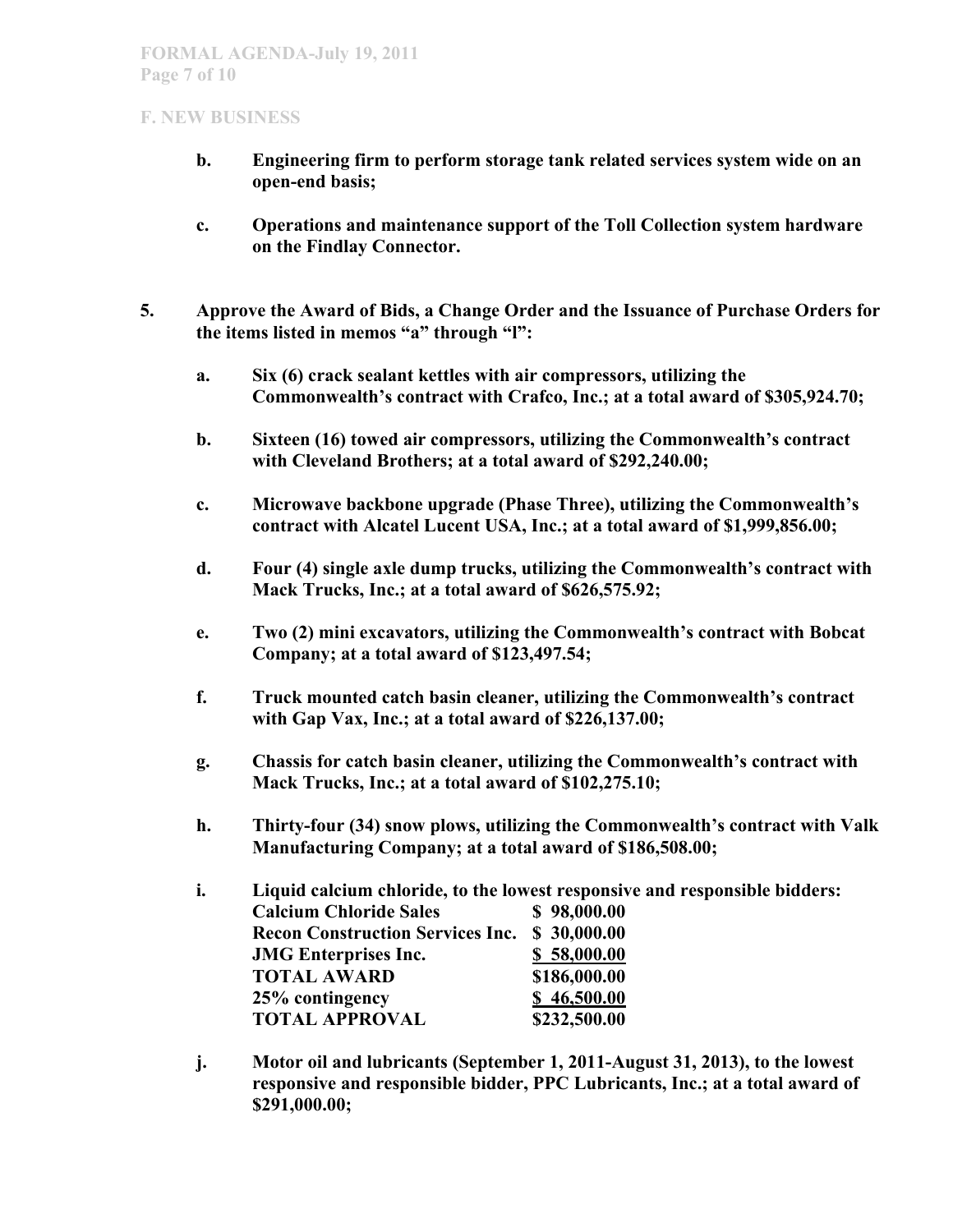**k. Renewal of annual contracts for automotive filters (September 1, 2011-August 31, 2012):**

| <b>Current Purchase Order</b>      |                   | \$75,000.00  |
|------------------------------------|-------------------|--------------|
| <b>Fred Beans Parts</b>            | <b>Additional</b> | \$28,500.00  |
| <b>Sunbury Motors</b>              | <b>Additional</b> | \$22,000.00  |
| <b>Transedge Truck Centers</b>     | <b>Additional</b> | \$22,000.00  |
| <b>Cherry Valley Tractor Sales</b> | <b>Additional</b> | 7,000.00     |
| <b>Change Order:</b>               |                   | \$79,500.00  |
| <b>Total Purchase Order:</b>       |                   | \$154,500.00 |

- **l. Install generator and pre-fabricated generator building at M-19 Toll Plaza; to the lowest responsive and responsible bidder, TSB, Inc.; at a total award of \$289,850.00.**
- **6. Approve the E-ZPass IAG requests and a property damage claim write-off for the items listed in memos "a" through "c":**
	- **a. Reimbursement payment to the E-ZPass Interagency Group (IAG) for expenses incurred in supporting the backup Virtual Private Network Connections, from January through June 2011 in the amount of \$4,634.40;**
	- **b. Authorize and approve the reimbursable salary and benefits for the E-ZPass Group (IAG) Executive Director and Secretary to the Executive Director as determined by the E-ZPass Group (IAG);**
	- **c. Write-off of Property Damage Claim #DC-2515 in the amount of \$10,436.20.**
- **7. Approve Supplemental Agreement #1 with Astorino for Mechanical, Electrical and Plumbing Design and Construction Management Services, for an increase of \$410,000.00; increasing the not-to-exceed amount to \$1,160,000.00.**
- **8. Approve Change Order #2 for Contract #A-078.00R001-3-02 with Pikes Creek Site Contractors for bituminous resurfacing and median barrier replacement between MP A77.99 and MP A88.52, for an increase of \$91,111.68.**
- **9. Approve Change Orders and Final Payments for the items listed in memos "a" through "g":**
	- **a. Change Order #1 and Final Payment for Contract #EN-00094-03-05 with J.P.S. Construction, Inc. for bridge repairs between MP A20.00 and MP A130.64, for an increase of \$33,063.38; making the final contract value \$833,063.38 and the final amount due of \$73,063.38;**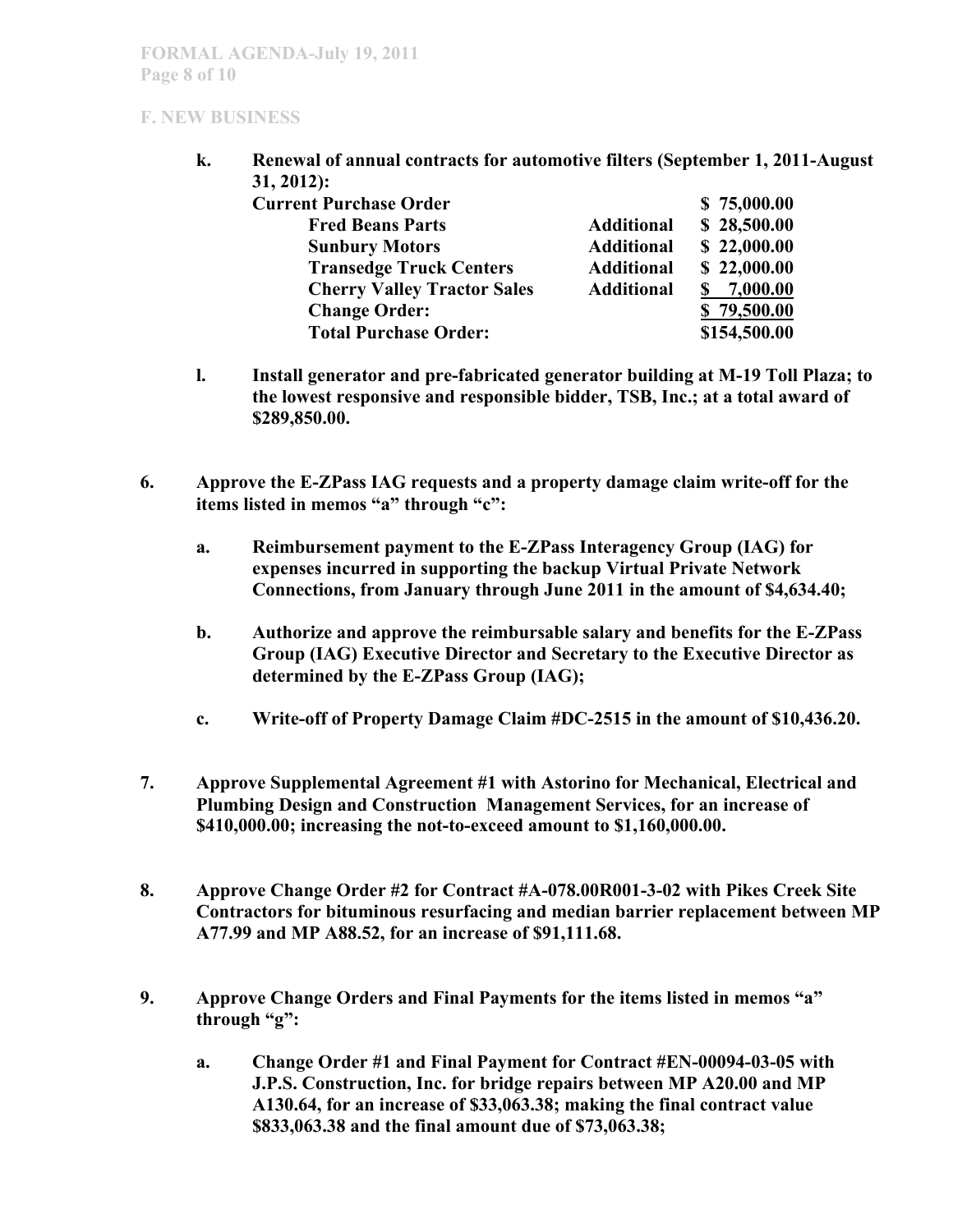- **b. Change Order #1 and Final Payment for Contract #EN-00036-03-03 with Collinson, Inc. for wide area signing from MP 242.10 to MP 357.50 and MP A34.20 and MP A124.50, for an increase of \$15,294.58; making the final contract value \$277,345.78 and the final amount due of \$36,275.59;**
- **c. Change Order #8 and Final Payment for Contract #01-002-FCXJ with Golden Triangle Construction Co., Inc. for construction of Section 51E2 of the Mon/Fayette Expressway, for a decrease of \$146,289.48; making the final contract value \$30,730,437.76 and the final amount due of \$648,823.62;**
- **d. Change Order #1 and Final Payment for Contract #EN-00088-03-11 with New Enterprise Stone & Lime Co., Inc. for roadway and miscellaneous repairs between MP 75.39 and MP 179.44, for a decrease of \$344,790.74; making the final contract value \$1,655,209.26 and the final amount due of \$82,760.46;**
- **e. Change Order #1 and Final Payment for Contract #C000.00R001-3-02 with New Enterprise Stone & Lime, Inc. for bituminous resurfacing between MP C0.00 and MP C1.51, for a decrease of \$138,727.71; making the final contract value \$1,450,870.53 and the final amount due of \$92,627.82;**
- **f. Change Order #4 and Final Payment for Contract #T-319.00T001-3-02 with Allan A. Myers, LP, for the replacement of Bridge EB-739 at MP 324.31, for a decrease of \$507,301.41; making the final contract value \$4,589,568.64 and the final amount due of \$43,420.18;**
- **g. Change Order #1 and Final Payment for Contract #EN-00088-03-02 with Cottles Asphalt Maintenance, Inc. for roadway and miscellaneous repairs between MP 75.39 and MP 179.44, for a decrease of \$251,320.55 and the final amount due of \$62,433.97.**
- **10. Approve a request from the Chief Financial Officer, the vendor selection recommendations from the Procurement Technical Review Committee and the Technical Review Committee, and authorize the negotiation and execution of the agreements with the vendors listed in memos "a" through "d":**
	- **a. Approve the following toll increases and the commercial discount request from the Chief Financial Officer:**
		- **Adopt the proposed annual toll rate increase in each of the next 3 years that average 3% annually,**
		- **E-ZPass rates will not increase in the first year,**
		- **Cash rates will increase approximately 10% beginning January 2012 with rounding up to the nearest \$0.05 for all vehicle classes with the exception of the Southern Beltway,**
		- **Modify the Commercial discount rates to 5/10% effective January 2012;**